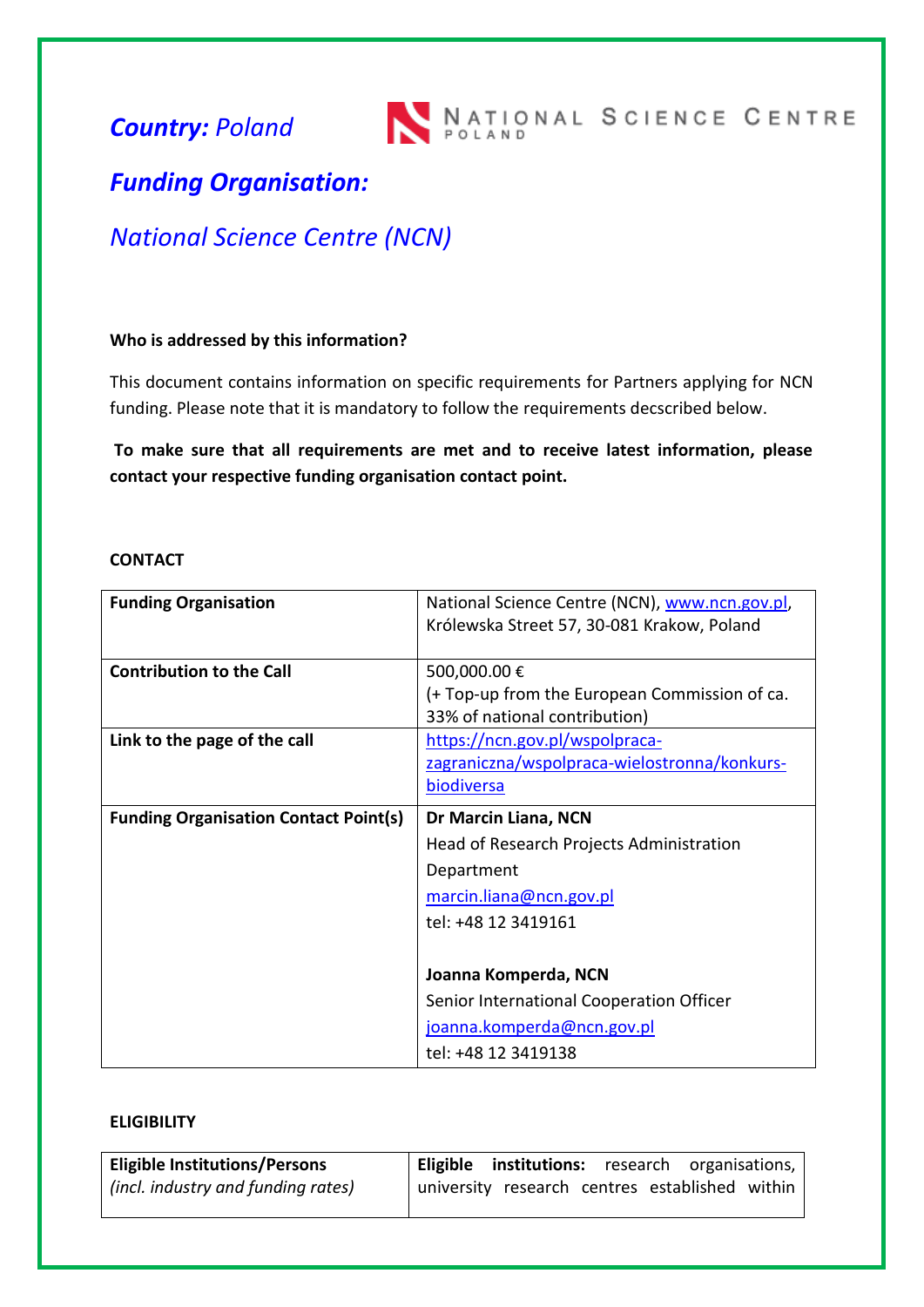|                                  | a single university structure, scientific libraries,<br>enterprises with the status of research and<br>development centres, organisational institutions<br>having legal personality status established in the<br>Republic of Poland, enterprises other than those<br>mentioned above that are located in Poland.<br>For more information please check: UNISONO |
|----------------------------------|----------------------------------------------------------------------------------------------------------------------------------------------------------------------------------------------------------------------------------------------------------------------------------------------------------------------------------------------------------------|
|                                  | <b>Principal Investigator:</b>                                                                                                                                                                                                                                                                                                                                 |
|                                  | researchers with a doctoral<br>degree,<br>Anv<br>employed at a Polish host institution may act<br>as Principal Investigator or Project Leader.                                                                                                                                                                                                                 |
| Eligible themes / environment    | No Restrictions                                                                                                                                                                                                                                                                                                                                                |
| <b>Additional specific rules</b> | Only proposals involving basic research may be<br>submitted in response to the call for proposals.                                                                                                                                                                                                                                                             |

## **BUDGET**

| Minimum and/or maximum              | N.A.                                                                                                                                                                                                                                    |
|-------------------------------------|-----------------------------------------------------------------------------------------------------------------------------------------------------------------------------------------------------------------------------------------|
| requested budget per Partner and/or |                                                                                                                                                                                                                                         |
| per Project                         |                                                                                                                                                                                                                                         |
| <b>Eligible Personnel costs</b>     | Yes                                                                                                                                                                                                                                     |
| (permanent/temporary)               |                                                                                                                                                                                                                                         |
| Should VAT be included in budget    | Yes                                                                                                                                                                                                                                     |
| figures for your country?           |                                                                                                                                                                                                                                         |
| Should any other costs/expenses be  | Researchers may apply for funding of costs                                                                                                                                                                                              |
| excluded?                           | relevant, necessary and directly connected to the                                                                                                                                                                                       |
|                                     | proposed research project, including:                                                                                                                                                                                                   |
|                                     | (including post-doc<br>Personnel<br>positions<br>and scholarships for PhD students);                                                                                                                                                    |
|                                     | Equipment: applicants may seek funding<br>for research equipment up to 500,000 PLN;                                                                                                                                                     |
|                                     | Other costs: materials, devices and software,<br>outsourcing and subcontracting, travel and<br>subsistence costs, visits and consultations,<br>costs of publications (including Open access<br>publications), collective investigators; |
|                                     | Overheads: overheads may not exceed<br>a maximum of 40% of eligible costs (excl.<br>equipment) and may not be increased during<br>the course of a research project.                                                                     |
|                                     | We strongly encourage all applicants to read                                                                                                                                                                                            |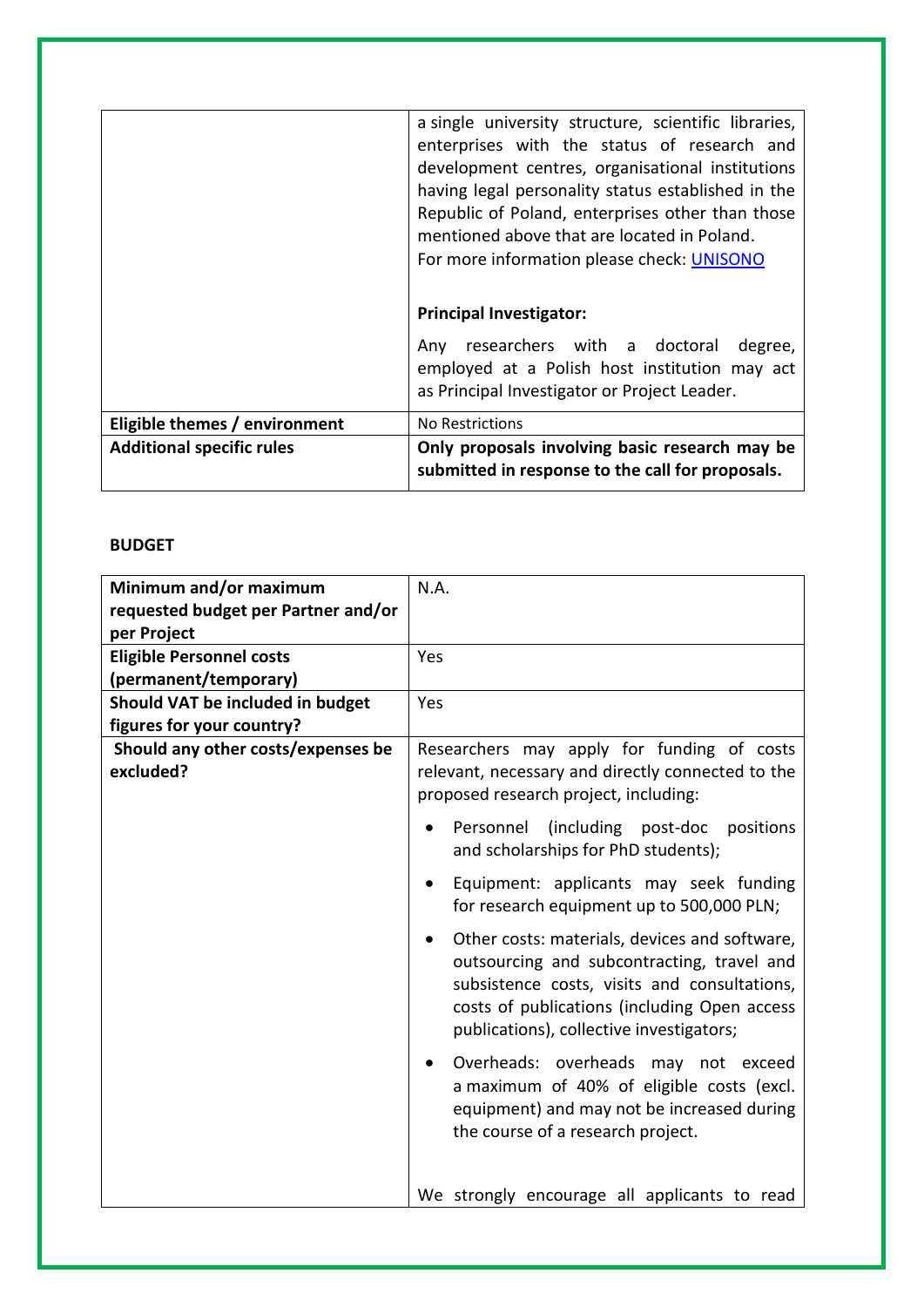|                             | information on eligible costs included in the<br>Annex to NCN Council's Resolution on funding<br>granted within calls for proposals<br>for <b>f</b><br>international research projects (UNISONO, p. 5-<br>$12$ ). |
|-----------------------------|-------------------------------------------------------------------------------------------------------------------------------------------------------------------------------------------------------------------|
|                             | Please note that administrative personnel costs<br>as well as costs of organising conferences,<br>workshops, seminars, meetings are ineligible. For<br>more information please check: UNISONO.                    |
| <b>Subcontracting rules</b> | To EU countries: Yes<br>To Non-EU countries: Yes                                                                                                                                                                  |
|                             | Subcontracting special tasks (i.e. IT services, etc):<br><b>Yes</b>                                                                                                                                               |

#### **FUNDING FOR LOW-INCOME AND LOWER-INCOME COUNTRIES**

| Are low-income and lower-middle<br>income countries eligible for<br>funding? | Eligible for funding in accordance with the<br>subcontracting rules |
|------------------------------------------------------------------------------|---------------------------------------------------------------------|
| If yes, specific rules and procedures<br>to follow                           | $\blacksquare$                                                      |

#### **OTHER**

**Minimum and/or maximum project duration**: Projects including Polish teams may last 36 months.

## **National Official paperwork to complete and sign (including addresses where to send them)**

On the full proposals stage Polish applicants must register their applications in the OSF submission system (UNISONO). Budget of the Polish part of the project must be given in PLN (1 EUR = 4,3162 PLN).

#### **Further comments**

We strongly encourage all applicants to read information on eligible costs included in the Annex to NCN Council's Resolution on funding granted within calls for proposals for international research project [\(UNISONO,](https://ncn.gov.pl/sites/default/files/pliki/uchwaly-rady/2017/uchwala31_2017-zal1.pdf?ncn) p. 5-12).